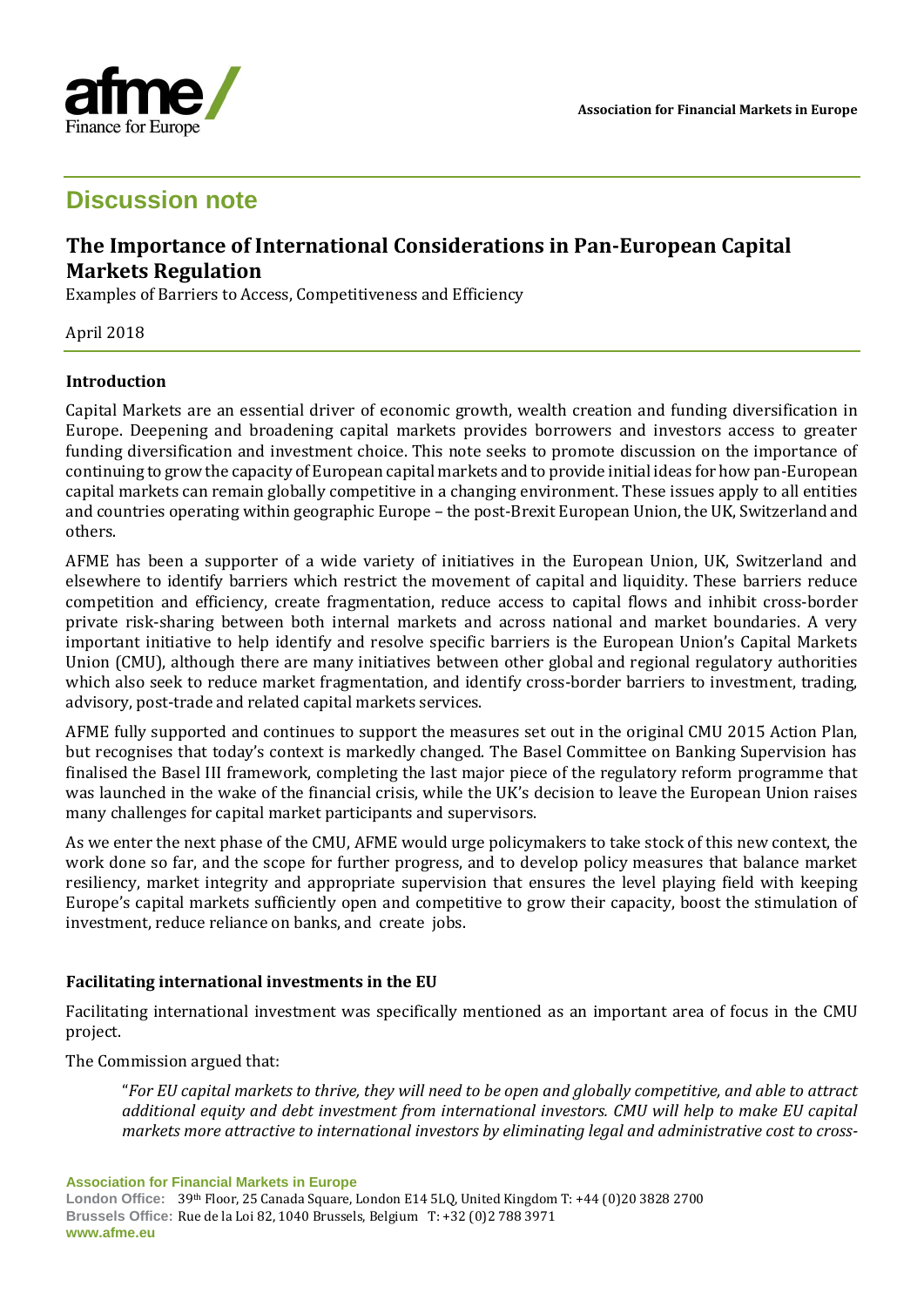*border operations, and enhancing convergence of supervisory outcomes across Europe. Given the global nature of capital markets, Capital Markets Union must take account of the wider global context and ensure that European capital markets remain an integral part of the international financial system. The Commission will continue to work closely with EU Member States and third countries in international fora such as the FSB and IOSCO to develop convergent policy responses in order to support the development of global capital markets. In addition, the Commission will seek to establish frameworks for regulatory cooperation in financial services with key third countries to strengthen integration of capital markets." 1*

We very much support this objective. Developing the CMU is not an objective in itself but its purpose is to support economic growth in Europe, from both internal and external sources. Maximising efficiencies in the EU's internal capital markets by harmonising standards and removing barriers between EU member states, while vitally important, will only go so far in increasing their capacity. As well as positive steps like the Pan-European Personal Pension Products (PEPP) proposal, which aim to increase EU-based private pensions and insurance savings available for investment in risk capital such as equity and other corporate instruments, to be truly transformative the CMU must also aim to attract additional sources of financial capital. The ability for non-EU sources of financial capital to be deployed within Europe, to aid economic and employment growth, is supported by global financial services firms operating within Europe on the same terms as European institutions – in as similar way as European institutions participate in non-European markets. We agree with the Commission's communication completing the CMU by 2019, published on 8 March 2018, when it says:

*"A successful Capital Markets Union also needs to open-up markets to give better access to finance for EU businesses and more and innovative investment opportunities for savers, who today have greater means to understand how their investments are used and a greater appetite for investor choice.*" 2

However, as we set out in more detail below, in some cases, recent regulatory steps have introduced new barriers to third-countries intermediaries' participation in Europe's capital markets, which risks shrinking the total pool of available capital and liquidity.

Indeed, between these two steps of the CMU project, the decision of the UK to leave the EU has fundamentally modified the context. The fact that the main financial centre of the EU is about to leave the EU has understandably raised questions about the post-Brexit priorities of CMU, whether they be focused within the growing capital markets capacity of the EU27, including harmonisation and the removal of barriers among member states, or rather the external dimension.

AFME believes that both are possible – to support an improved inter-EU internal dimension be complemented by an external dimension aimed at creating conditions to attract competitive international investment and trading.

### **Adapting capital markets regulation for a new environment**

As acknowledged in the original CMU Action Plan, CMU should be concerned with the identification of barriers and solutions so that "*European capital markets remain an integral part of the international financial system3*". However, since the publication of the Action Plan, the decision of the UK to leave the EU has fundamentally modified the context.

 $\overline{a}$ 

<sup>&</sup>lt;sup>1</sup> European Commission CMU Action Plan (2015)[, link](http://eur-lex.europa.eu/legal-content/EN/TXT/PDF/?uri=CELEX:52015DC0468&from=EN)

<sup>&</sup>lt;sup>2</sup> European Commission Communication on completing the Capital Markets Union by 2019. [link](http://ec.europa.eu/transparency/regdoc/rep/1/2018/EN/COM-2018-114-F1-EN-MAIN-PART-1.PDF)

<sup>&</sup>lt;sup>3</sup> European Commission CMU Action Plan (2015)[, link](http://eur-lex.europa.eu/legal-content/EN/TXT/PDF/?uri=CELEX:52015DC0468&from=EN)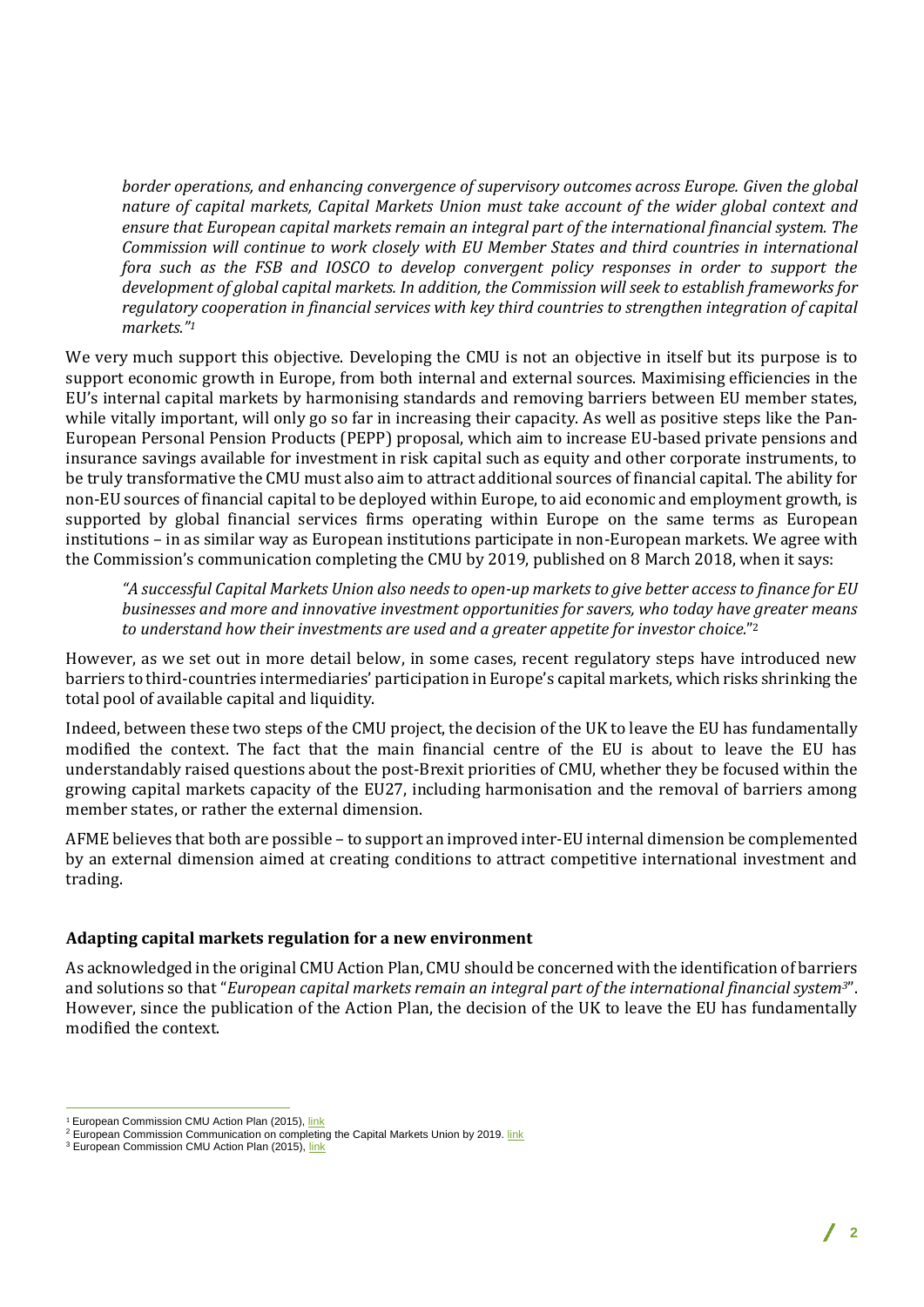With Brexit negotiations underway, European Commission Vice-President Dombrovskis has acknowledged that "*Brexit makes completing the [CMU] more challenging, yet more important*" <sup>4</sup>. Brexit will indeed bring certain challenges and uncertainties to Europe's capital markets in the short term. But it can also serve as a catalyst to provide further momentum and ambition to drive the CMU project in the coming years.

Brexit also means that the international dimension of the CMU becomes increasingly important as a topic of reflection.

In addition, since the Commission published the original Action Plan, The Group of Governors and Heads of Supervision (GHOS), the oversight body of the Basel Committee on Banking Supervision, has finalised the postcrisis financial regulatory reforms by endorsing a package of amendments to the Basel III framework. While implementation of the Basel framework is in its early stages, and the standards will need to be implemented globally and as consistently as possible to realise the full benefits, the agreement provides a robust global minimum standard that should encourage a level of consistency across markets, avoid regulatory arbitrage, and reduce the possibility of importing financial stability risk from the cross-border provision of services. Greater emphasis on regulatory cooperation and international standards would also make future equivalence decisions easier to achieve, limiting the need for extraterritorial rules which cause market fragmentation and inefficiencies.

### **Examples of current cross-border regulatory impediments in pan-European capital markets**

The European Commission with approval from the EU28 member states and European Parliament, has implemented a wide variety of capital markets and banking regulatory initiatives since the financial crisis. Many of them have an important cross-border aspect. To attract new sources of financial capital and liquidity pools, both from within and outside the EU, it is important to examine whether EU legislation and frameworks create conditions and incentives to attract not only EU firms, but also non-EU firms to participate in EU capital markets or comply with EU-developed standards. Likewise, it is also important to review whether non-EU legislation and frameworks discourage participation in non-EU markets by institutions based in the EU and other third countries.

In an attempt to aid the policy debate, in the sections below we list examples of recent EU regulatory steps that risk introducing new barriers in contradiction with the policy orientation of the initial CMU Action Plan.

• *Simple, Transparent and Standardised (STS) Securitisation Framework*

The Securitisation Regulation and STS framework, CMU's initial large initiative, does not include a third country equivalence regime for potential non-EU STS securitisations. AFME was highly engaged on this topic, arguing that enabling the participation of securitisations from third countries in the EU STS framework would provide EU investors with an expanded range of investment opportunities, make it more likely that third countries would extend STS treatment to EU securitisation and generally contribute to creating the larger, more liquid and less volatile securitisation markets essential to the safe revival of the product.

• *CRD V Holdco Rules<sup>5</sup>*

The Commission's Capital Requirements Directive (CRD) V proposals require third country banking entities operating with two or more institutions in the EU and which have total EU assets of more than EUR30bn, or which are part of a Globally Significant Institution, to establish an EU-located intermediated parent undertaking (IPU).

 $\overline{a}$ <sup>4</sup> Vice-President Dombrovskis speech at the Pensions Europe 2017 conference, 8 June 2017[, link](https://ec.europa.eu/commission/commissioners/2014-2019/dombrovskis/announcements/vice-presidents-dombrovskis-speech-pensions-europe-2017-conference_en)

<sup>&</sup>lt;sup>5</sup> See AFME's *The [link](https://www.afme.eu/globalassets/downloads/publications/afme-rrm-and-cmu-2017.pdf)s between Risk Reduction package and the development of Europe's capital markets, December 2017, link*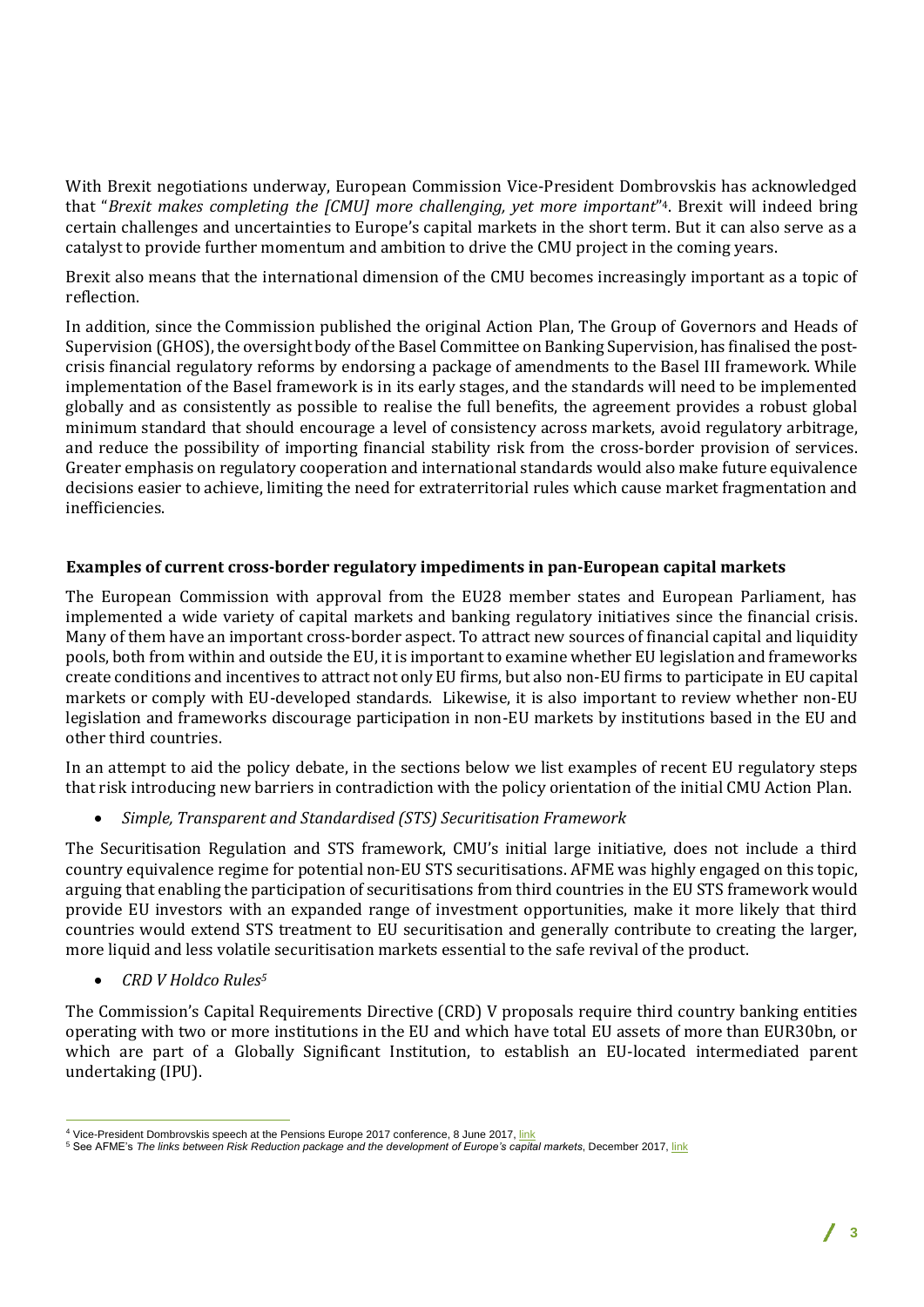In AFME's view, this proposal will require a number of changes to ensure it can be operationalised, for instance when the creation of a single IPU would not be proportionate or would conflict with bank structural requirements for non-EU headquartered banks. The conflict in EU and third country bank structure rules would either result in a withdrawal from certain financing activities in the EU or reduced access to non-EU bank funding to finance EU financing and capital markets activities. Without allowing a second IPU or the ability to have smaller entities excluded from the single IPU requirement, these restrictions are likely to have significant implications/business constraints. In either case, US firms' ability to service clients in Europe would be curtailed. In addition to the concerns regarding the compatibility of the IPU requirement with non-EU bank structure requirements, the short timeframe of the existing Commission proposal creates difficulty for third country groups, given potential legal entity changes resulting from the UK's exit from the EU. A longer implementation period for the IPU requirement would allow a less disruptive transition to revisions to legal entity structures for non-EU banking groups.<sup>6</sup>

• *BRRD Moratorium Tools<sup>7</sup>*

The Commission's amendments to the Bank Recovery and Resolution Directive (BRRD) introduce new moratorium powers, especially prior to resolution.

The existence of the tool, even if not exercised, could itself create uncertainty in the market and incentivise counterparties, including uninsured depositors (but also potentially insured depositors who are unwilling to rely on deposit insurance) to run at an earlier stage than they would otherwise. The trigger for early intervention is vague and therefore markets could react at the first sign or rumour of difficulties. This could be counterproductive and make recovery actions less likely to succeed.<sup>8</sup> As drafted, it appears that the moratoria could apply successively such that a counterparty could be subject to a stay for 15 business days which is a long period in what could be a volatile and stressed market.

The legal implications for legal opinions and any requirement for contractual recognition of the moratoria also require very careful consideration. The proposed moratoria go beyond the global standard under the FSB Key Attributes of Effective Resolution Regimes, which provide for a limited stay on termination rights in certain circumstances (see Key Attribute 4.3 and I-Annex 5) which were broadly implemented under the BRRD. This could have an adverse impact on European banks which would be subject to additional uncertain powers prior to resolution which do not apply globally.

• *CCP Supervision***<sup>9</sup>**

AFME recognises that European markets will play a major role within an integrated global financial system. As such, we believe that EU regulation that minimises disruptive effects on users of financial services, such as a fragmentation of clearing markets or an unlevel playing field across the industry and ensures the robustness

 $\overline{a}$  $6$  We have suggested that Article 21.b of the CRD5 proposal is amended by adding the following:

<sup>&</sup>quot;By way of derogation from paragraph 1, Competent Authorities shall permit alternative structures where the establishment of a single EU parent undertaking would: i. conflict with the legal framework for bank structures in third countries or the third country group's global resolution plan; or

not be proportionate given the third country group's activities, scope of operations, structure, resolvability, or other similar considerations."

<sup>&</sup>lt;sup>7</sup> See AFME Resolution aspects of the EU Risk Reduction Measures Package, Recommendations for effective implementation of TLAC, MREL and related reforms, [link](https://www.afme.eu/globalassets/downloads/publications/afme-rnn-views-on-resolution-aspects-of-the-eu-risk-reduction-measures-package.pdf)<br><sup>8</sup> As drafted, it appears that the moratoria could apply successively such that a counterparty could be subject to a stay for potentially for 12 working days or longer

which is significantly longer that the internationally-agreed standard of up to 48 hours (in total).

The legal implications for legal opinions and any requirement for contractual recognition of the moratoria also require very careful consideration. The proposed moratoria go beyond the global standard under the FSB Key Attributes of Effective Resolution Regimes, which provide for a limited stay on termination rights in certain circumstances which were broadly implemented under the BRRD. This could have an adverse impact on European banks which would be subject to additional uncertain powers prior to resolution which do not apply globally.

Additionally, some jurisdictions have introduced requirements for firms to amend certain contracts to give contractual recognition of resolution stays. If these requirements were expanded to address the proposed new moratoria this would create a significant burden on firms including the need to amend again contracts which have already been amended to recognise existing stays. Such an exercise would be burdensome and could create significant confusion in the market.

and the contract community of the commission's proposal for a regulation amending EMIR as regards the procedure and authorities involved for the authorisation of CCPs and requirements for the recognition of third-country CCPs and amending the regulation establishing ESMA[, link](https://www.afme.eu/globalassets/downloads/consultation-responses/afme-ptd-response-re-ec-proposal-re-ccp-authorisation-and-supervision.pdf)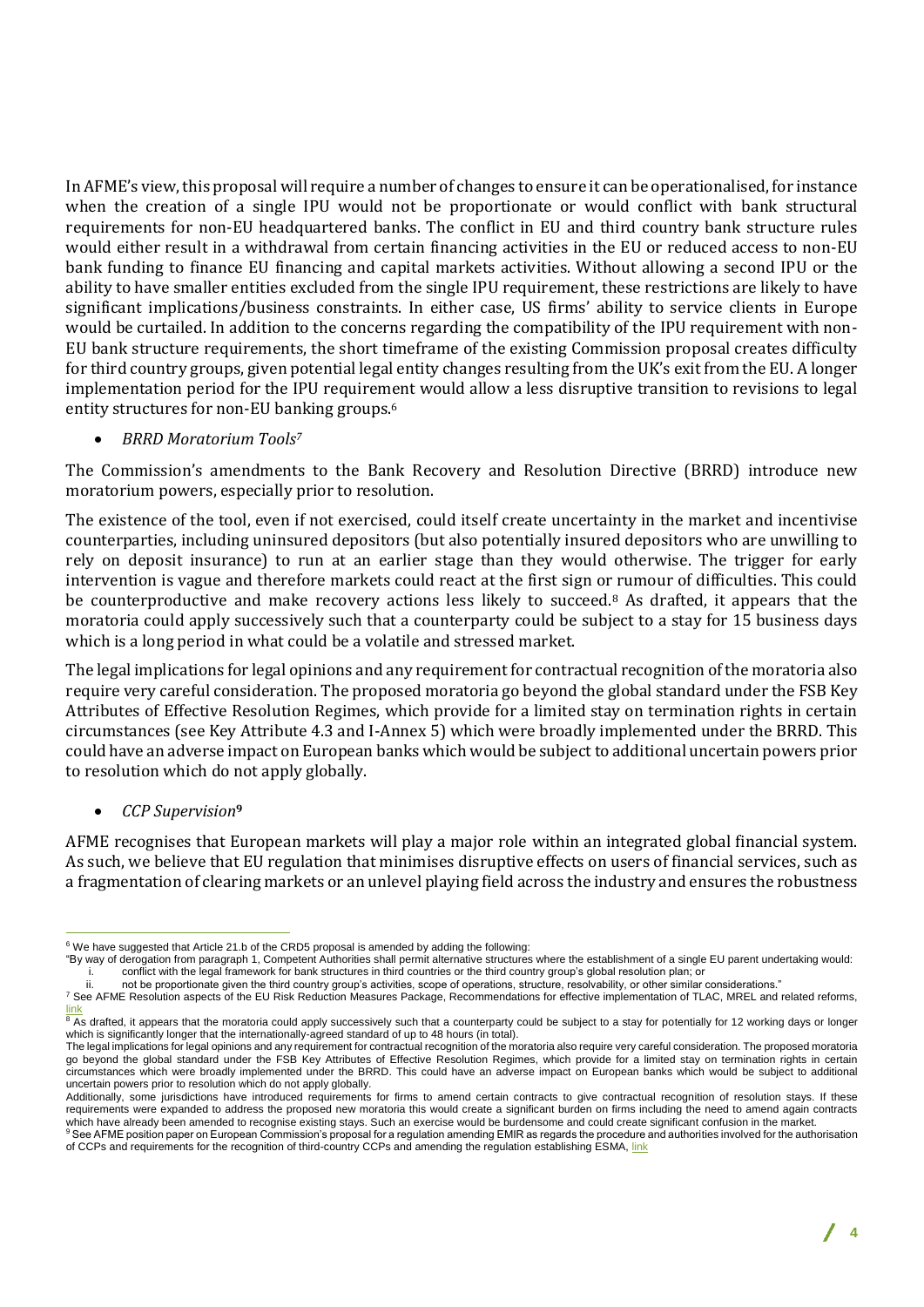of the Capital Markets Union is the most desirable outcome. We note that other jurisdictions such as the US, Australia and Canada have already adopted a similar integrated approach.

EMIR laid the groundwork for CCP supervision and cross-border cooperation, and the Commission's proposal seeks to further improve this framework for effective communication between the CCPs, ESMA, central banks and the ESRB. In conjunction with the new Commission proposal which foresees joint supervision between ESMA and home regulators and the globally agreed international standards for CCPs, we believe EU and third country regulators will now have an appropriate forum to discuss and address their respective concerns and an appropriate supervisory toolkit, without risking fragmentation of clearing markets.

### • *Benchmarks Regulation*

The Benchmarks Regulation (BMR) that entered into application on 1 January 2020, does not seem to provide a workable third country regime to allow for the unfettered use in the EU of benchmarks provided by third country administrators.

The BMR allows third country administrators to leverage three mechanisms for the use of their benchmarks in the EU: (1) Equivalence, (2) Endorsement, or (3) Recognition. However:

- Since third-country has a similar regulatory framework in place, it is highly unlikely that administrators in third countries will be able to achieve equivalence broadly;
- Under endorsement, an EU entity would take responsibility for a third country benchmark only if the third country administrator has a local EU presence. This is a burdensome requirement that would result in unbearable costs especially for small benchmark administrators who may ultimately decide to retire their benchmarks from the EU market;
- As a result, recognition may be a more practical alternative for many third country administrators. However, the recognition regime includes several conditions that may be difficult to implement in practice and in particular:
	- $\circ$  there are significant uncertainties as to what constitutes compliance with the IOSCO Principles in a manner that achieves equivalent compliance with the BMR; in addition, the recently proposed European Commission (EC) legislative proposal amending the mandate of the European Supervisory Authorities (ESAs) and introducing a number of changes to the BMR, is suggesting language that may weaken the effective recognition of the IOSCO principles for the purpose of compliance of third country administrators with the requirements of the BMR;
	- o there is a requirement for third-country administrators to have a natural or legal representative in the EU, to act on behalf of the administrator regarding their responsibilities under the BMR. One of the key matters on which guidance is currently sought from third country administrators is in relation to the legal liability of a legal representative as it is currently unclear what form this accountability will take.

#### **Conclusion**

To increase the role of markets-based finance to European economic growth and job creation, regulation from the EU, the UK, Switzerland and other markets/countries should be firmly integrated in a global network with other leading capital markets regions.